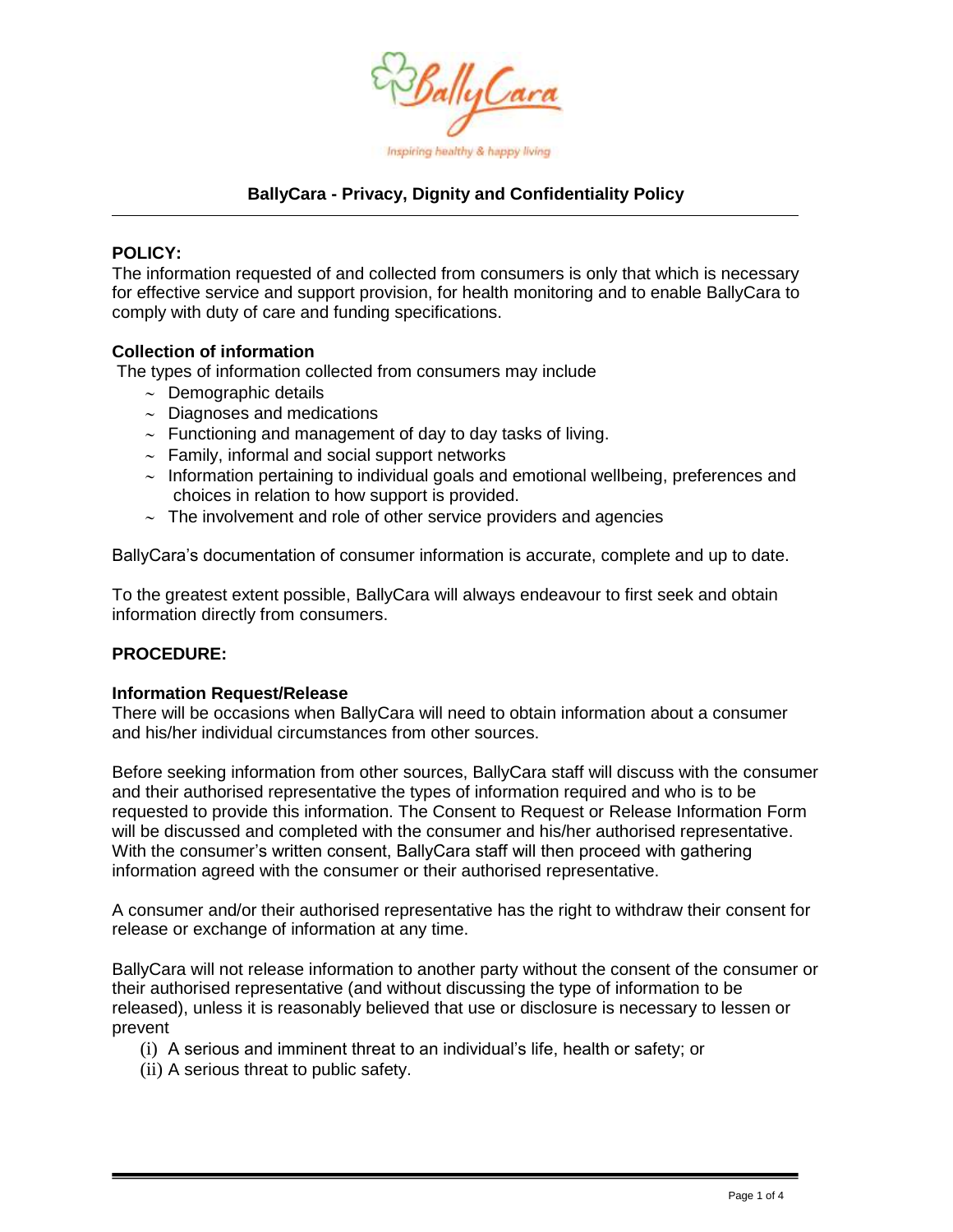Further exceptions may apply as outlined in general situations section 16A or permitted health situation section 16B, Australian Privacy Principles, *Privacy Amendment (Enhancing Privacy Protection) Act 2012*.

If BallyCara uses or discloses personal information in accordance with paragraph 6.2 (e) *Australian Privacy Principles 2014* a written note of the use of disclosure must be made.

## **Provision of policy information/education to consumers**

Information is provided to consumers on their rights to privacy, dignity and confidentiality in several formats;

- Verbal explanations by staff during assessment and care planning meetings
- Witten information provided in Consumer Booklet
- Provision of Charter of Care Recipients` Rights & Responsibilities Home Care
- Reminders and discussions during Care Plan Review and Support Plan Review meetings.

### **Appointment and confirmation of consumer's approved representative**

Ascertaining if a new consumer has an authorised representative appointed is completed during the Intake and Assessment process.

When making a referral to BallyCara Community Services, the referrer is requested to advise if the consumer has an authorised representative, and to provide the name and contact details of that person.

During the pre- screening & initial assessment, the consumer is also asked about the appointment of an authorised representative and a copy of relevant paperwork is obtained & stored on file.

Should a consumer or another party (referrer, GP, family member) advise that a PoA, EPoA or Guardian has been appointed for decisions about financial and/or personal matters, a copy of the relevant documentation (QCAT order, EPoA Form, PoA document) will be requested and placed on file.

### **Individual needs**

Consumers who may not be able to readily understand and provide informed consent for release or exchange of personal and health information will be assisted to access appropriate and specialised support.

Consent Forms, BallyCara Privacy and Confidentiality Policy, information pertaining to rights can be provided to consumers in various formats which meet individual consumer language and sensory needs.

BallyCara staff may assist consumers to arrange interpreting services as required.

Consumers are advised that they may choose to have an advocate of their choice present for discussions about information release or exchange, and polices pertaining to privacy and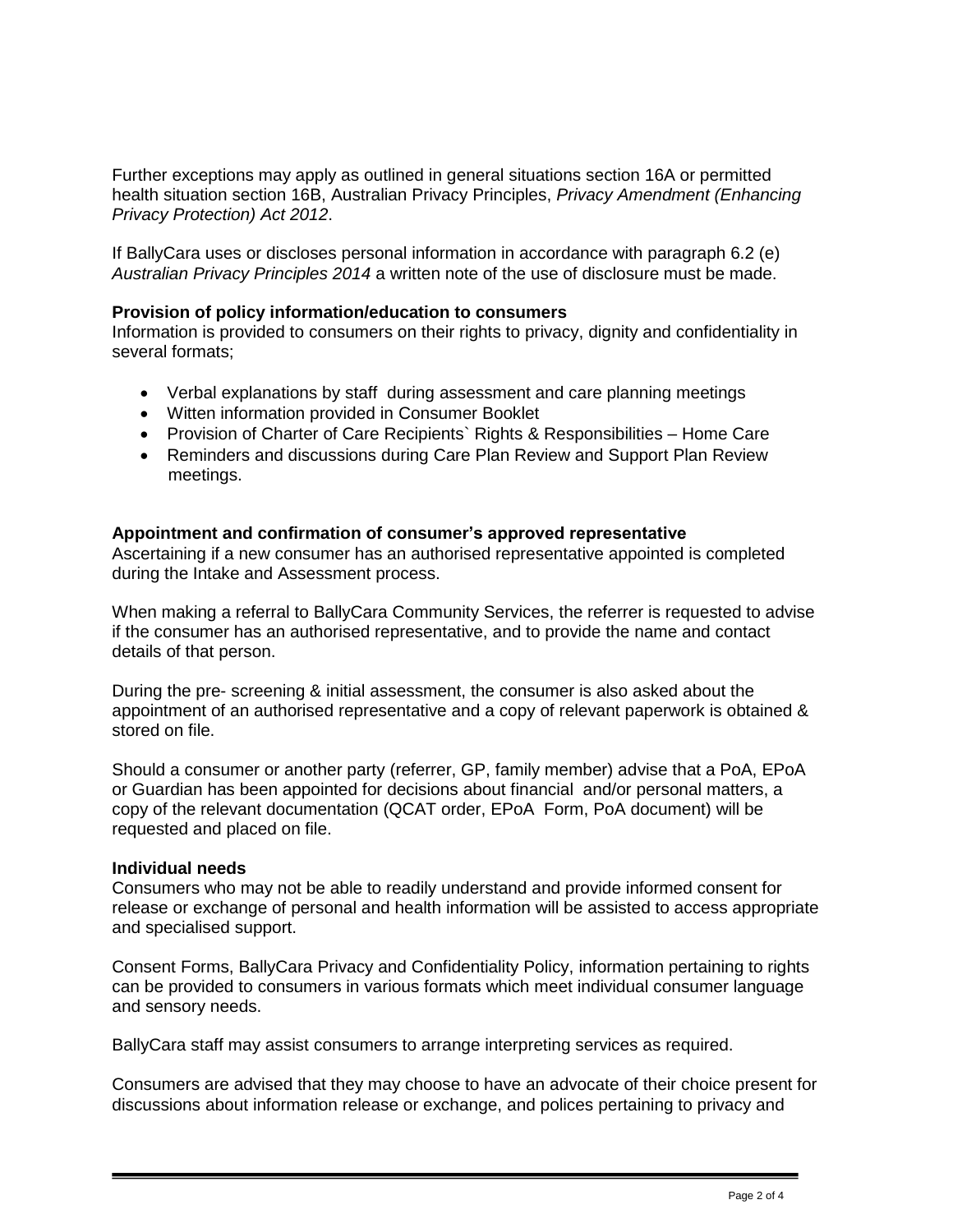confidentiality. Information is provided the Consumer Booklet on advocacy services, with brochures for advocacy services provided.

#### **Staff access to information**

Only staff directly involved in the care and support of consumers of Community Care will have access to information kept on consumer files. The information or documents which will be most commonly be shared with direct support staff may include

- Demographic, relevant contact details
- Service Outlines
- Support Plan
- Progress Notes

## **Consumer access to information**

Each consumer has the right to view his/her file and requests should be made to the Community Services Manager.

Under some circumstances, it may be determined that BallyCara cannot provide a consumer with access to information contained on their file. Such circumstances are outlined in Subclauses 12.3 of the Australian Privacy Principles 2014.

### **Storage of information**

All consumer files are kept in a locked filing cabinet in the office of the Community Services Manager and strict confidentiality is maintained at all times.

### **Disclosure of personal information overseas**

BallyCara will not disclose consumer's personal information to overseas recipients.

### **Staff training**

BallyCara ensures that all community based support staff have received training and are competent to carry out activities prior to involvement with consumers in line with contemporary practice.

Staff are provided with information on consumer rights and responsibilities during their induction program as part of mandatory training requirements. The induction program includes familiarization with all operational polices and each staff member's obligation to understand and comply with documented procedures.

All staff are required to sign an Induction Checklist to verify completion of the induction program and their acceptance and understanding of the information provided.

## **Breach of the Australian Privacy Principles**

All breaches if the Australian Privacy Principles are to be reported to the Community Services Manager. All details of a breach are to be documented and reported to the HR Team for further action.